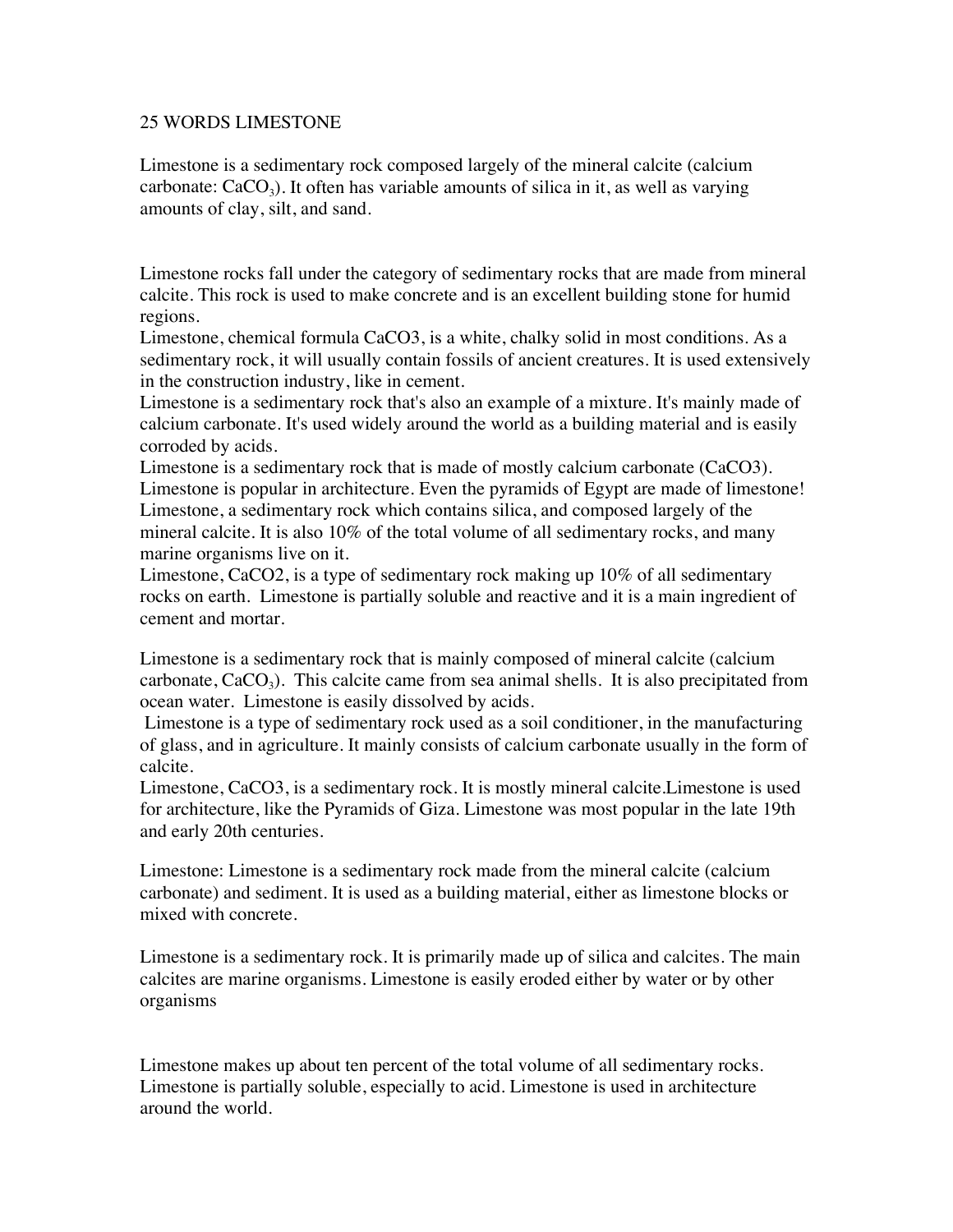Limestone is a sedimentary rock composed largely of mineral calcite. It often contain silica in the form of flint and varying amounts of clay and sand as layers in the rock. Limestone contains different amounts of silica, clay, silt and sand. The primary source of the calcite in limestone is most marine organisms. Limestone makes up about 10% of the total volume of all sedimentary rocks.

Limestone is a sedimentary rock composed primarily of the mineral calcite. It constitutes approximately ten percent of sedimentary rocks exposed on earth's surface and is used to make cement and concrete.

 Limestone makes up about 10% of the total volume of all sedimentary rocks composed largely of the mineral calcite. It contains silica, clay, silt and sand as dissemination, nodules, or layers within the rock.

Limestone is a sedimentary rock compose mainly of calcite. It is used mostly as a building block, as you can see from many landmarks, such as Egypt's pyramids.

Limestone is a sedimentary rock made up of mostly calcite from the shells of marine animals. Acids easily dissolve limestone; most caves are formed when weak acids dissolve enormous limestone chunks, which become caverns.

 Limestone, sedimentary rock, made mostly of calcite, CaCO3, constitutes about 10 percent of sedimentary rocks at Earth's surface. It is used in cement and concrete. Sedimentary rock composed mainly of calcium carbonate (CaCO3), usually in the form of calcite and, less commonly, aragonite. It may contain considerable amounts of magnesium carbonate (dolomite) as well.-http://www.britannica.com/ebc/article-9370253-

Limestone - a sedimentary rock that composed mostly of calcium carbonate in the form of calcite or aragonite, used as a building stone and in the manufacture of lime, carbon dioxide and cement.

Limestone is a form of sedimentary rock that was commonly used in the twentieth century as building material, it is highly reactive to acid solution, however.

Limestone is a common sedimentary rock that is composed mostly of the mineral calcite (CaCO3). It is produced by crystallization from water, or by accumulation of shells and shell fragments.

Limestone, a sedimentary rock, is made up mainly of calcite, which is made up mainly of the skeletons of microsopic organisms. Limestone was also used to build the pyramids of Egypt.

- Lime stone is a type of rock that has alot of calcium carbonate (CaCO3). Limestone also contains amounts of silica. Limestone is 10% of all sedimentary rocks.
- Limestone; Limestone is a rather common sedimentary rock that is primarily composed of the mineral calcite. The calcite has a biochemical origin in that it is derived from the shellsof dead organisms.
- Impurities in limestone, such as clay, sand, organic remains, iron oxide and other materials, this causes many limestone's to exhibit different colors, especially on weathered surfaces. Limestone is a sedimentary rock that is usually formed from